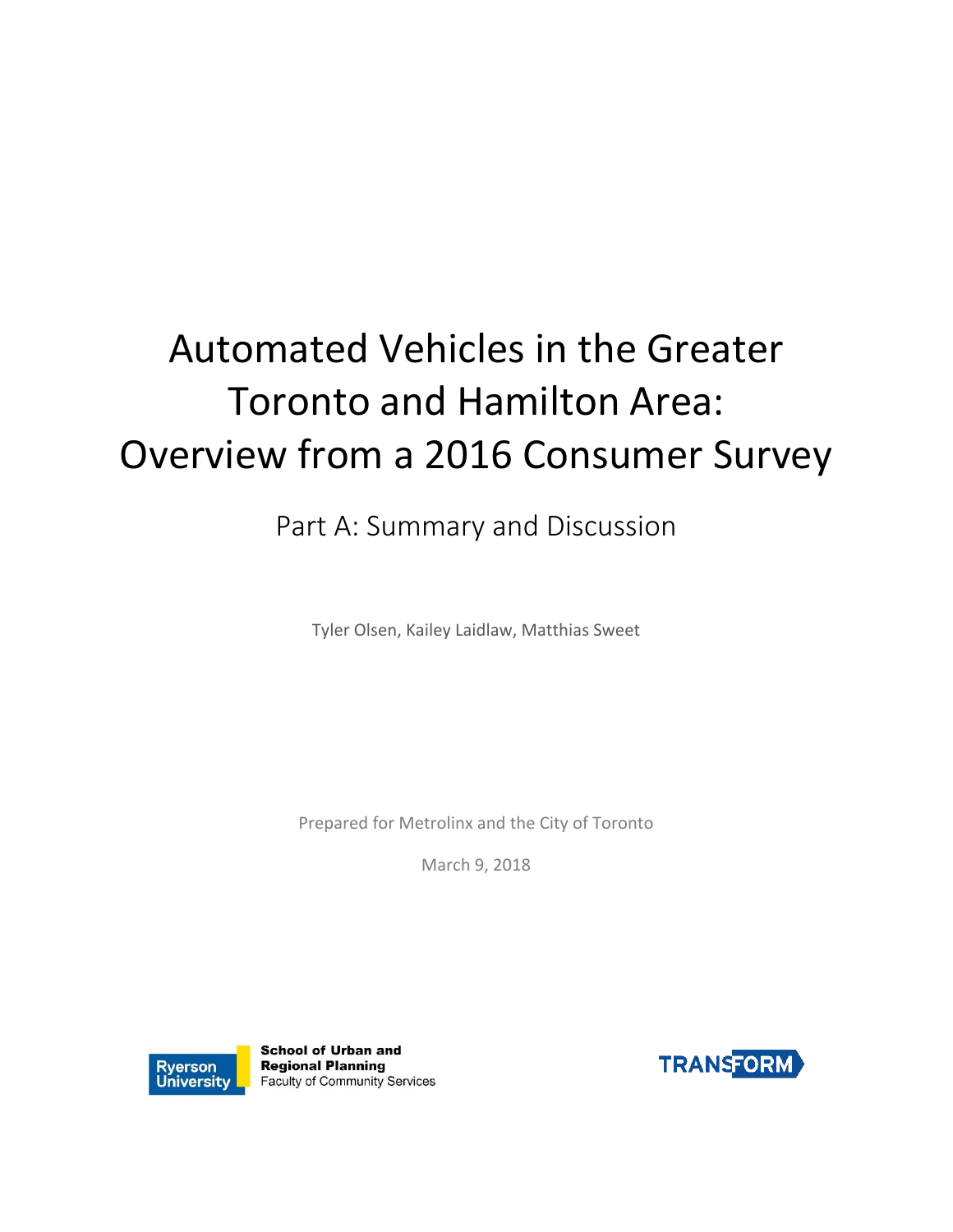## **Acknowledgements**

This report was funded by both the City of Toronto's Transportation Services Division and by Metrolinx. Thank you to members of each of their staff for their support. Thank you should also be extended to all the students at Ryerson University who improved the survey through piloting and feedback to the study team. Analysis and conclusions reflect the views of the study authors and in no way should be taken to represent official positions or policies of the authors' current or past employers, the City of Toronto, Metrolinx, or the Province of Ontario.

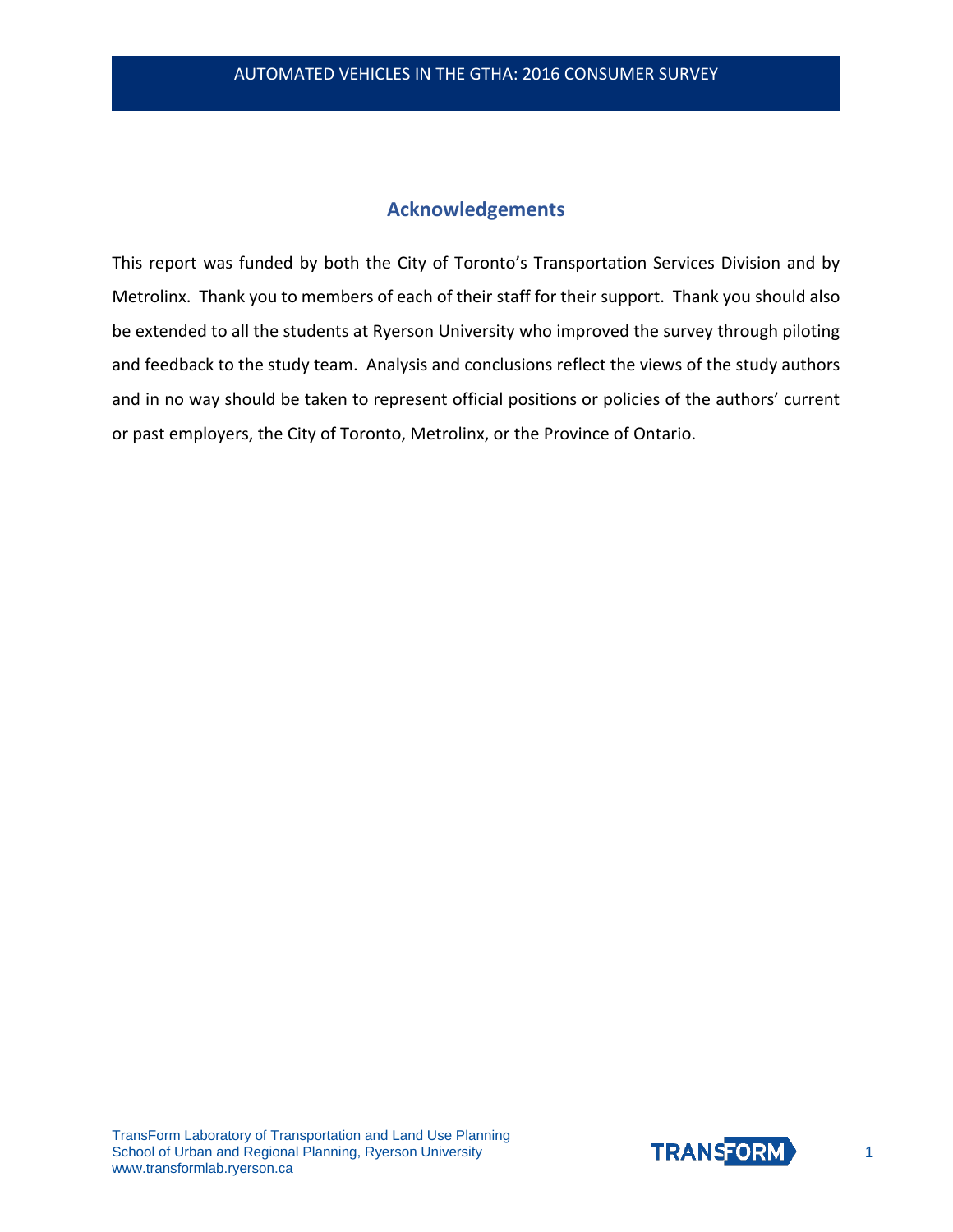## **Table of Contents**

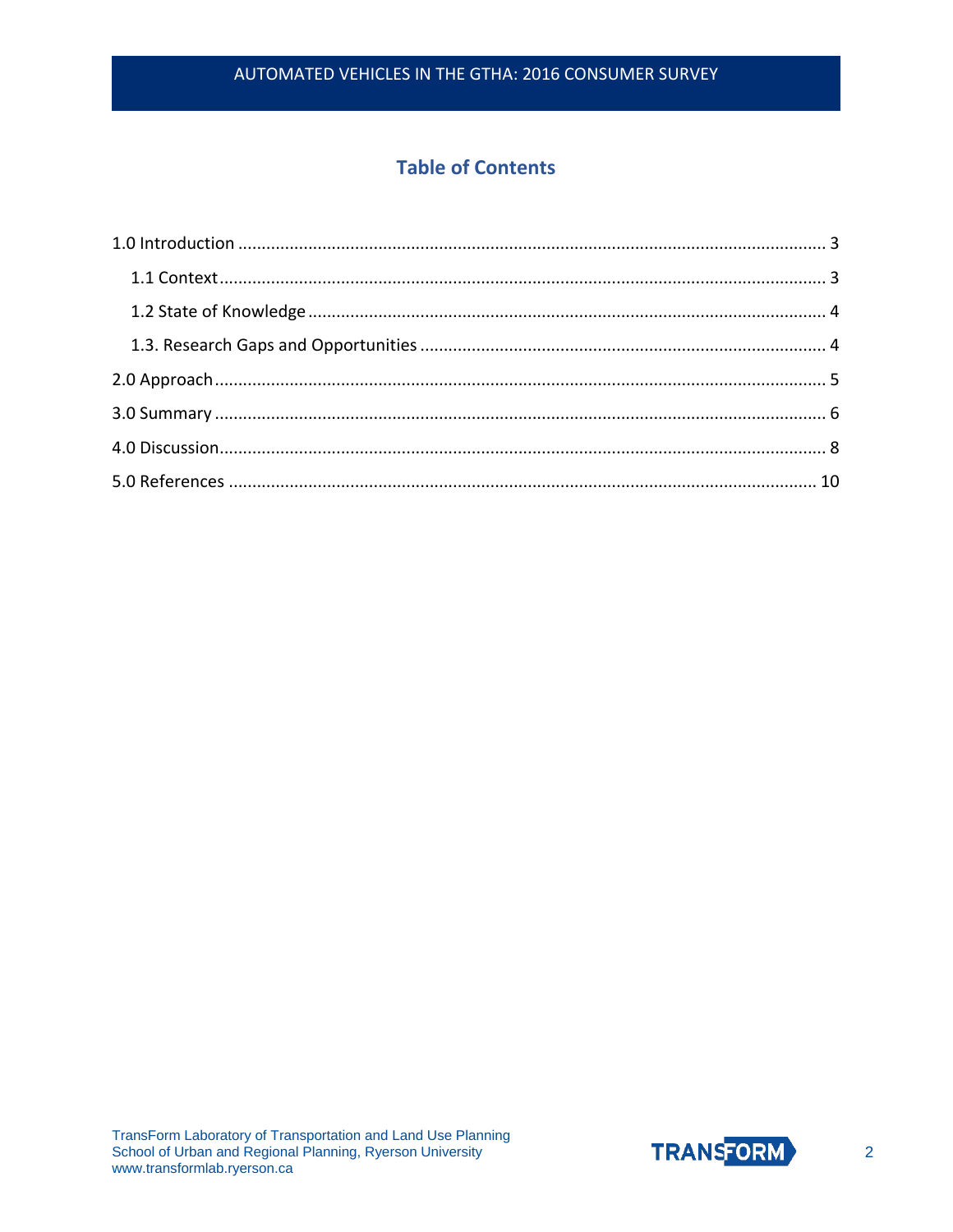## <span id="page-3-0"></span>**1.0 Introduction**

This report presents the discussion of findings from a consumer survey conducted in November 2016 on the topic of autonomous vehicles. These results are based on the descriptive findings in *Part B: Data Overview* and are further documented in *Part C: Survey Instrument*.

This report begins by highlighting the context of why understanding implications of automated vehicles (AVs) for cities is important, discussing the current state of knowledge on this topic, and identifying gaps in knowledge on AVs in the Greater Toronto and Hamilton context. Next, the study approach is introduced and major findings are summarized and discussed. This report component (Part A) is designed to provide an overview, whereas more detailed quantitative findings are documented in *Part B* and the detailed survey design is introduced in *Part C*.

#### <span id="page-3-1"></span>1.1 **Context**

Automated vehicles may dramatically transform urban travel. There is much uncertainty in how this technology will be produced, purchased, used, and how it will affect urban environments.

Production - Different types of automated vehicles include *fully driverless cars* (autonomous vehicles) and *partially-automated vehicles* which still require driver control for many actions.

Purchasing – It remains unclear under what circumstances autonomous vehicle trips are likely to be purchased by consumers as a service (shared autonomous vehicles), like taxi trips, or through purchasing and using a privately owned vehicle (private automated vehicles), like conventional cars.

Use – It is not clear whether automated vehicles are likely to induce users to travel further, take more trips, abandon public transit and walking, or not substantially change their travel behavior. Alternately, transportation system users could forego vehicle ownership and instead use shared driverless cars to augment public transit use and active travel.

These sources of uncertainty have enormous implications for the transportation system and for what types of outcomes the public might begin to expect from public policymaking in the transportation domain. Automated vehicles could yield enormous benefits, from congestion reduction, fewer greenhouse gas emissions, safer streets, and more reliable travel conditions. But they likewise could erode the market share of public transit, threaten the long-term financial outlook of public transit operators, and lead to urban sprawl. Harnessing the positive elements of automated vehicles through policy action while limiting the negative consequences hinges on understanding how consumers are likely to adopt and use this new technology. Differences in how shared autonomous vehicles (SAVs) or privately-held automated vehicles (PAVs) are used

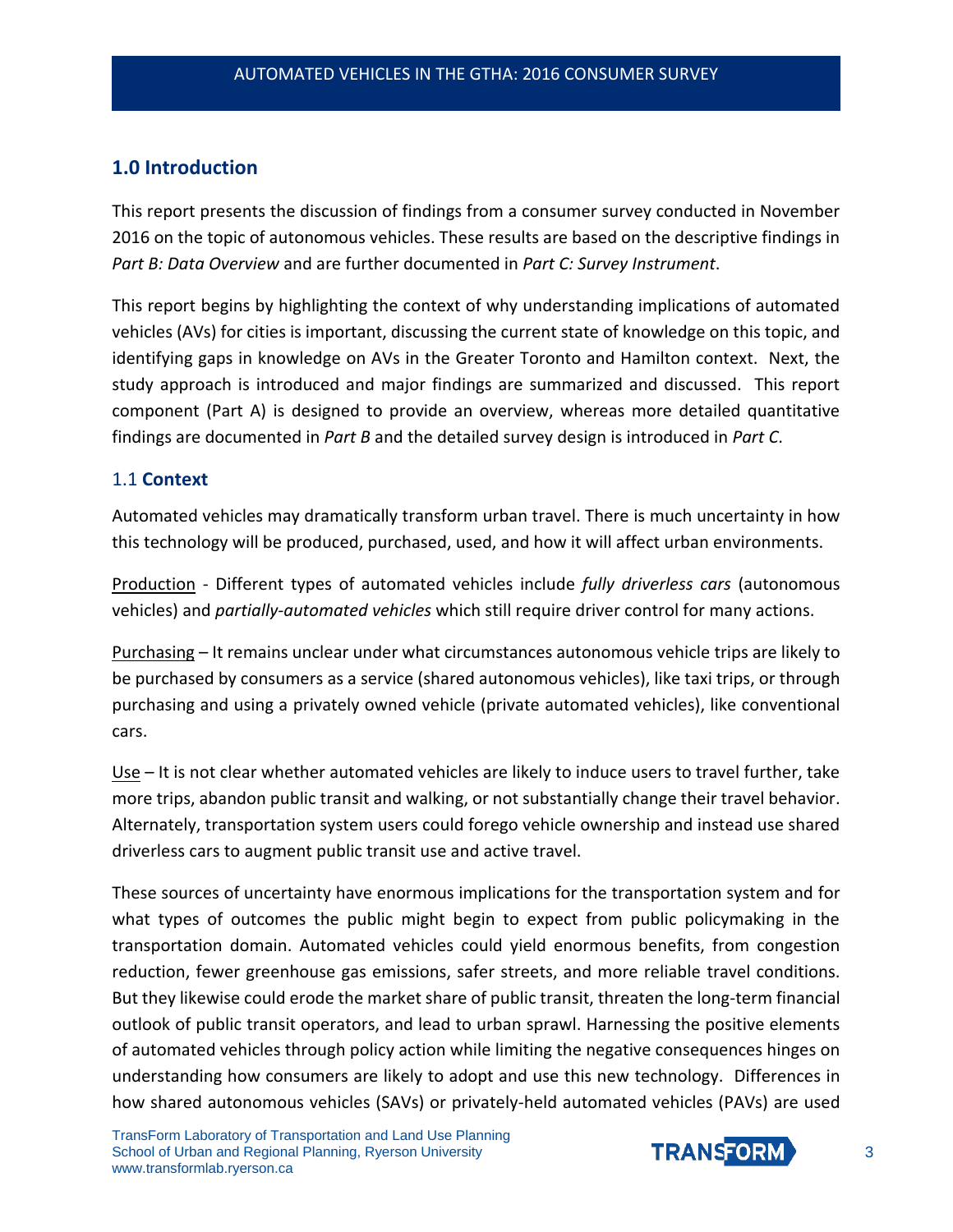have implications for who benefits from this technology and what the broader impacts will be.

#### <span id="page-4-0"></span>1.2 **State of Knowledge**

Daily travel behaviour not only depends on travel opportunities and individual characteristics but also upon the services provided by new and evolving technologies. The rise in information technology has led to digital activity participation (Gaspar & Glaeser, 1998; Golob & Regan, 2001) and automated vehicles may represent a new disruptive technology which changes how humans engage in daily activities. Previous theoretical work beginning with Von Thuenen (1826), Christaller (1933), and Alonso (1964) has established the links between transportation technologies, urban function, and urban spatial structure. These expectations have been supported by empirical evidence on how transit has both shaped suburbanization (Warner Jr., 1962) and led to denser cities (Chatman & Noland, 2013), while urban freeways have led to regional growth (Duranton and Turner, 2012) and induced suburbanization (Baum-Snow, 2007). When adopted en masse, new technologies have often led to increased functional spaces - at least for the majority of the population - and reshaped land markets.

Automated vehicles have the potential to change travel behavior and household location decisions. Private-sector companies are investing in advances in automated vehicle technology, however the broader implications of this technology on society, cities, and the environment is poorly understood. To date, only a few studies have investigated how consumers may respond and the impacts of autonomous vehicles remain uncertain – providing limited clarity for public policy to maximize the collective benefits. The studies found that consumers who have high travel intensity or travel long distances (Kyriakidis et al., 2015; Krueger, Rashidi, & Rose, 2016; Robertson, Meister, & Vanlaar, 2016), who are familiar with automated vehicle technology (Shoettele & Sivak, 2014; Kyriakidis et al. 2015), live in urban areas (Bansal, Kockelman, and Singh, 2016; Lavieri et al., 2017), or are technologically-savvy (Bansal, Kockelman, & Singh, 2016; Zmud, Sener & Wagner, 2016; Lavieri et al., 2017) are more willing to adopt new technologies. Shoettele and Sivak (2014) found consumers generally perceive automated vehicles as positive. More specifically, Bansal, Kockelman, and Singh (2016) found that consumers view fewer car accidents as one of the largest benefits to automated vehicle technology. The effect of demographic features, such as age and income on automated vehicle adoption is not clearly understood and current studies disagree on whether a relationship exists (Zmud, Sener & Wagner, 2016; Bansal, Kockelman, & Singh, 2016; Krueger, Rashidi, & Rose, 2016; Lavieri et al., 2017; Deloitte, 2016).

## <span id="page-4-1"></span>1.3. **Research Gaps and Opportunities**

There is much speculation in the discourse about the future of automated vehicles. Policymakers must nevertheless grapple with the likelihood of alternate futures, their implications, and what policy actions are necessary to manage such a technology in a way to improve broader social and

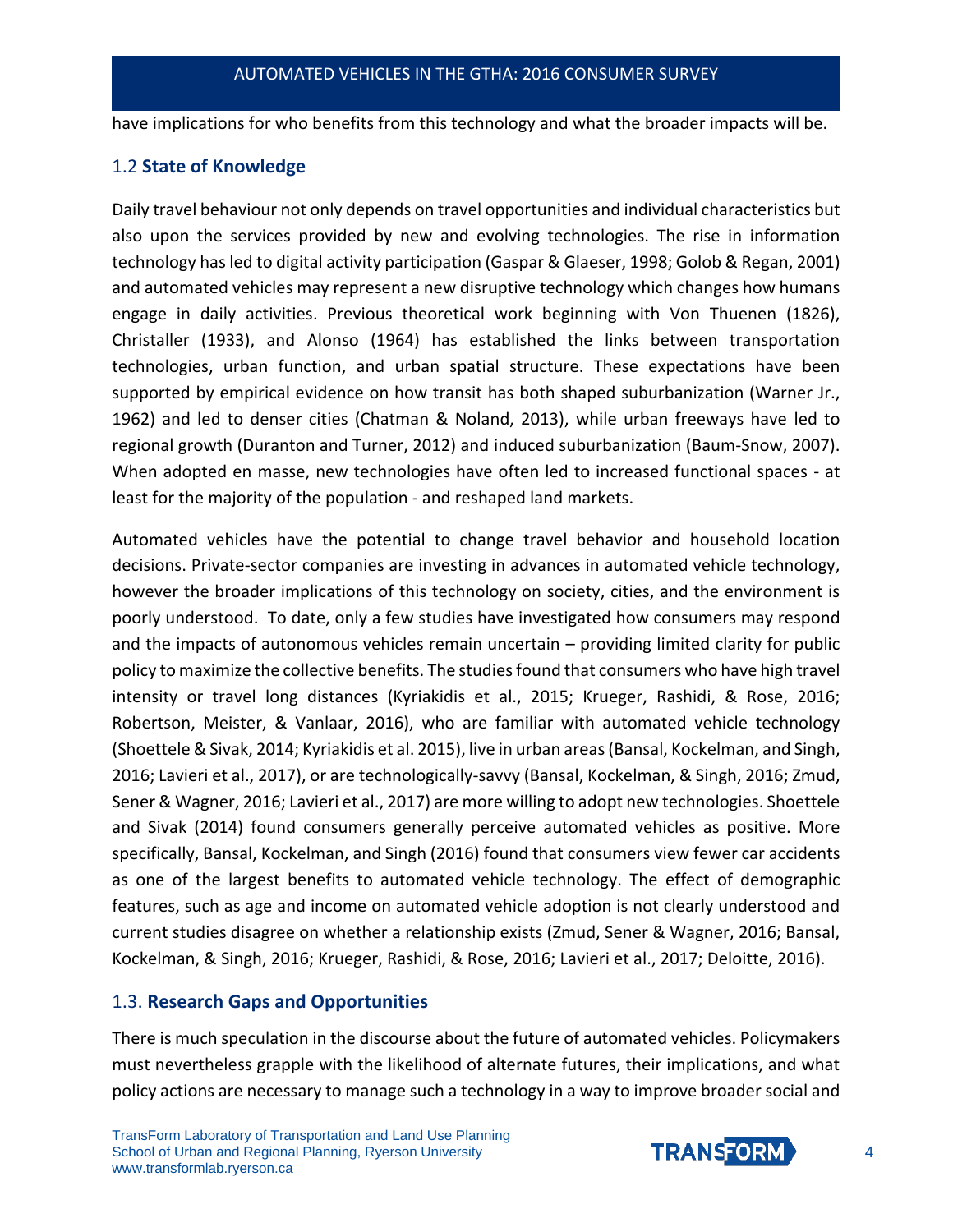environmental objectives. There is a significant need for research to disentangle the hype to inform policy as to how actual people are likely to respond to the new technology. The need to identify and test alternate implications on travel behavior are particularly important when exploring the likely social outcomes of a new technology, which so dramatically changes the mobility landscape.

A consumer survey was deployed in November 2016 to estimate how Greater Toronto-Hamilton Area (GTHA) residents are likely to adopt, use, and respond to automated vehicles. This survey focuses each on the vehicle ownership, travel behavior, and location decision elements of consumer choice to explore the relative impact of automated vehicles and their attributes on future travel behaviour. Adoption, use, and implications of automated vehicles will be differentiated between the two different ownership models. *Private automated vehicles* (PAVs) are owned by individuals and could be either semi-autonomous (still needing a driver sometimes) to fully-autonomous (no driver needed). *Shared autonomous vehicles* (SAVs), function very similarly to taxis or technology-enabled mobility products (e.g. Uber or Lyft) – except there is no driver. The potential role of policy will be discussed in the context of harnessing positive opportunities of AVs while limiting potential negative consequences.

### <span id="page-5-0"></span>**2.0 Approach**

A survey was conducted in November, 2016, focusing on four core research questions:

- 1) Under what conditions are GTHA consumers likely to adopt either PAVs or SAVs?
- 2) If PAVs or SAVs are adopted, how are transportation system users likely to change their travel behaviour?
- 3) How are residents likely to change their choices regarding location and urban form?
- 4) What role could planning and policy play in managing automated vehicle adoption and use, to maximize benefits and minimize negative consequences?

The data was obtained through an online survey of 3,201 adults in the Greater Toronto and Hamilton Area, age 18 to 75. Survey participants were recruited from a panel managed by Research Now. To reasonably represent the regional population, the survey was administered with hard targets for respondents within each of the two cities (Hamilton and Toronto) and four

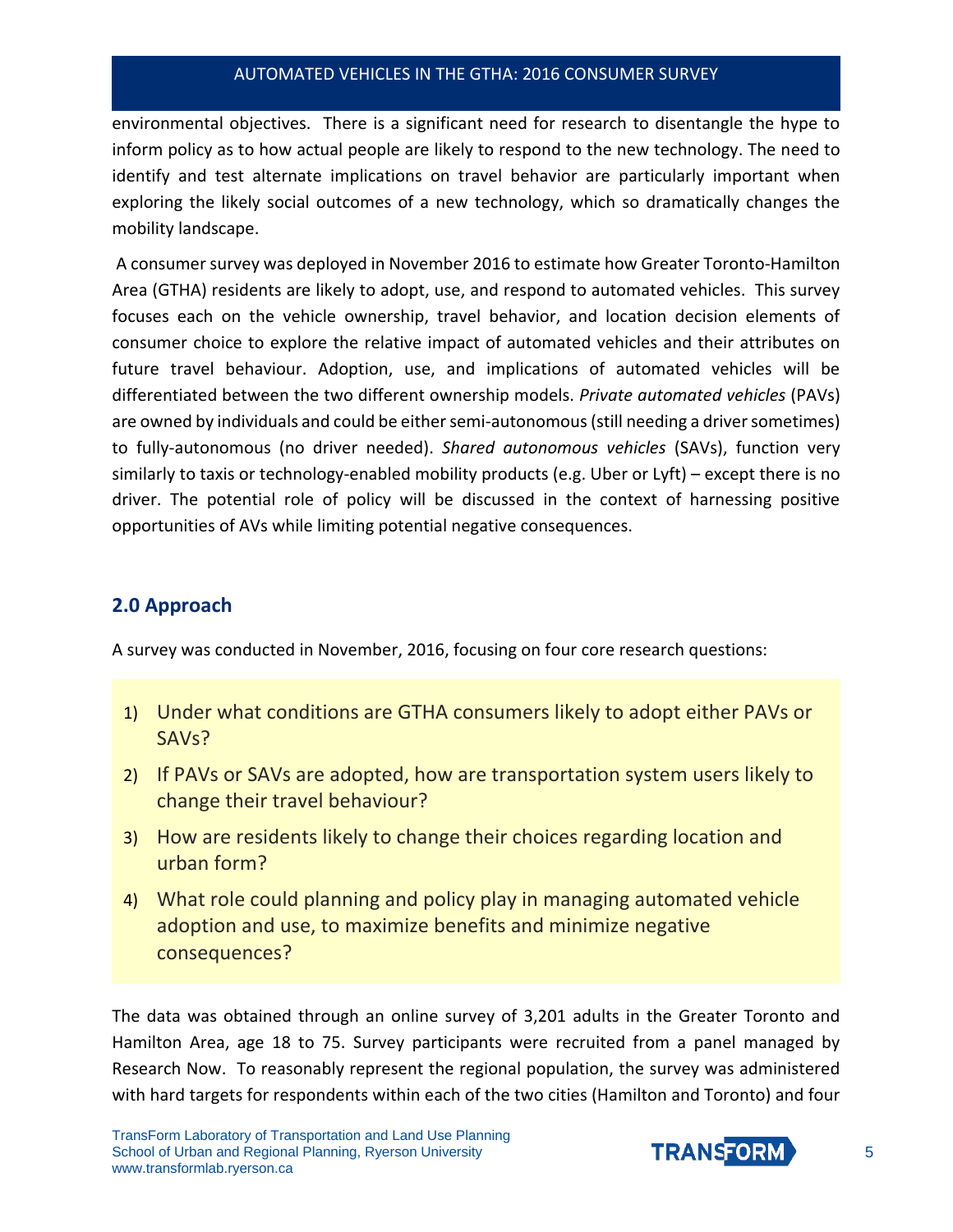regional governments (Durham, Halton, Peel and York Regions). Those targets were:

Durham Region - 400 Halton Region - 300 Hamilton - 300 Peel Region - 500 Toronto - 1200 (300 in each of the four operational districts) York Region - 500

After data collection, results were adjusted based on the sample age groups, gender and region of residence to align with 2011 Statistics Canada estimates of the underlying population. The proportions of each of these groups was weighted to align with the observed proportions of the respective gender/age/region group based on Statistics Canada estimates. As the 2011 Statistics Canada data used as a reference only had female/male descriptors for gender, adjustments to this group reflect the mean gender-specific adjustments for each age group in each region.

Each individual in the survey represents, on average, 1,498 individuals, depending on the relative survey frequency of any given gender/age/region group combination.

## <span id="page-6-0"></span>**3.0 Summary**

Results in this report are descriptive in nature. Two other reports (one complete and one still pending as of March 9, 2018) from this project further explore causal and predictive interpretations based on both modeling and focus group research.

Findings from descriptive analyses provide guidance with regards to the four core issues: *consumer adoption*, *AV use and travel behaviour*, potential impacts on *location decisions and urban form*, and *policy implications*. Each of these is briefly discussed below.

Consumer Adoption (*Under what conditions are GTHA consumers likely to adopt either PAVs or SAVs?*)

- Most (84%) respondents have heard of AVs
- Half (52%) are at least somewhat interested in regularly using AVs
- Younger respondents are more interested in purchasing and using AVs
- Willingness to purchase AVs is affected by how much more expensive they are than conventional vehicles. For example, with a \$15,000 premium, 8.0% indicate willingness to adopt fully driverless cars, while with only a \$1,000 premium, 51.3% indicate willingness to adopt. One-quarter (25.2%) are completely uninterested in purchasing AVs, regardless of price.

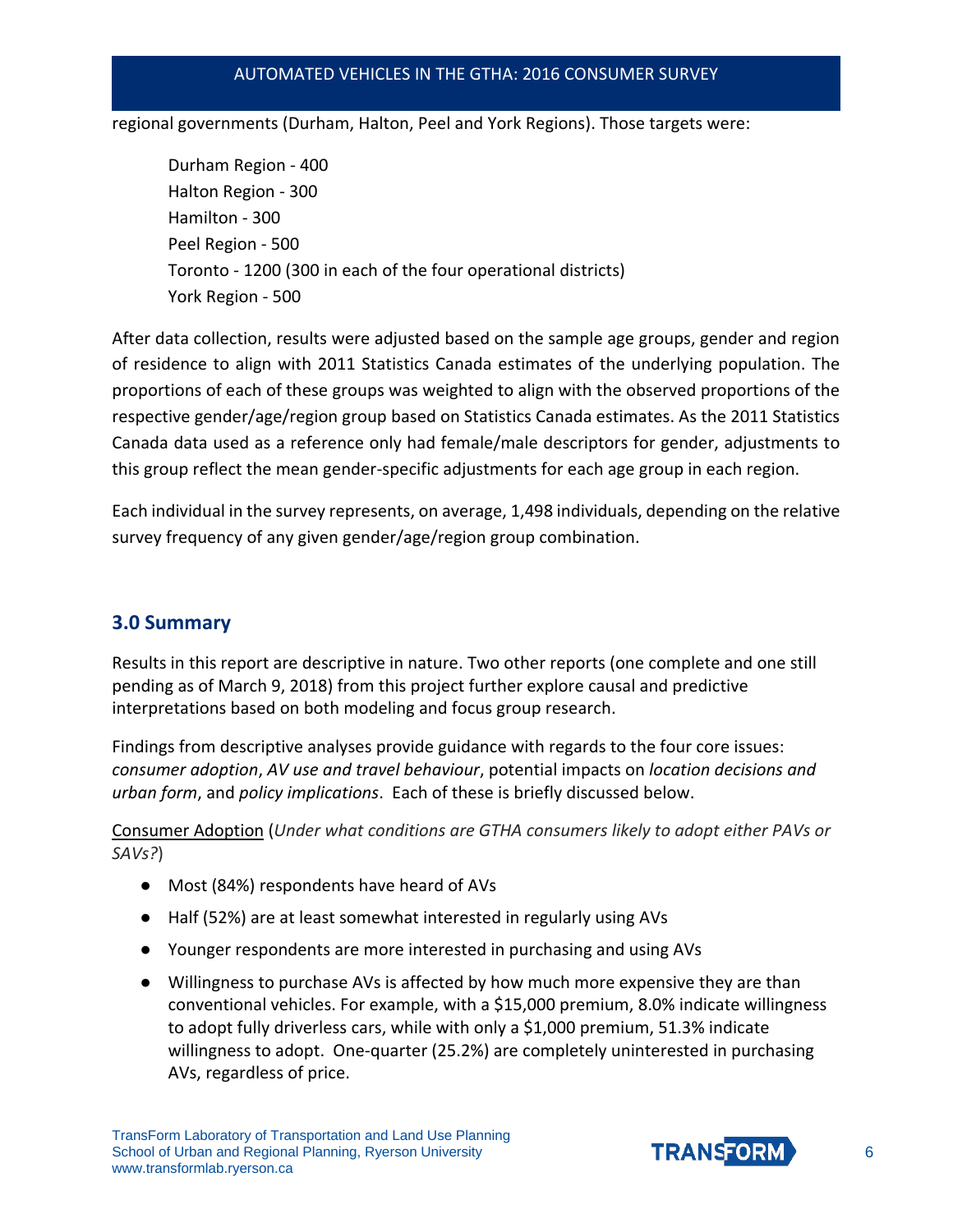AV Use and Travel Behaviour (*If PAVs or SAVs are adopted, how are transportation system users likely to change their travel behaviour?*)

- Consumers respond to the cost of SAV trips. While one-third (31%) are unwilling to use SAVs even at a price of \$0.50 per kilometer, at prices of \$1.00 or \$1.50 per kilometer, respectively, 56% and 70% of individuals indicate no interest in using SAVs for trips (excluding to access/egress transit).
- At a cost of \$1.50 per kilometer, 2.6% of respondents indicate an interest in either selling or not replacing their current vehicle. One-quarter (28.0%) of respondents indicate an interest in either selling or not replacing their current vehicle should the price of an SAV be at most \$0.50 per kilometer.
- A majority of respondents opt not to use shared driverless cars in their commute, with costs of operation of \$1.00/km or more
- Approximately equal shares of respondents indicate interest in sharing a driverless car with another passenger at a reduced price (34.0%), uncertainty (27.4%), or unwillingness to do so (38.6%).

Location Decisions and Urban Form (*How are residents likely to change their choices regarding location and urban form?*)

- If AVs are faster than conventional vehicle travel
	- o 58.6% of respondents are willing to travel further to work in a faster driverless car, especially in Hamilton, Toronto, and Peel
- AVs appear likely to change travel behavior and housing/work location decisions even if they are not faster than conventional vehicles
	- o 47.5% of respondents willing to travel further to work in a driverless car even if it is not faster than a conventional car
	- o Urban residents (Hamilton and Toronto) are most interested in travelling further with AVs even if they are not faster
	- o Younger participants are more willing to travel further if AVs are available
- Approximately half of respondents indicate interest in locating to a neighbourhood with good shared AV services (on-demand technology-enabled mobility delivered by an autonomous car)
	- o Toronto and Peel residents are most interested in neighborhoods with highquality SAV services

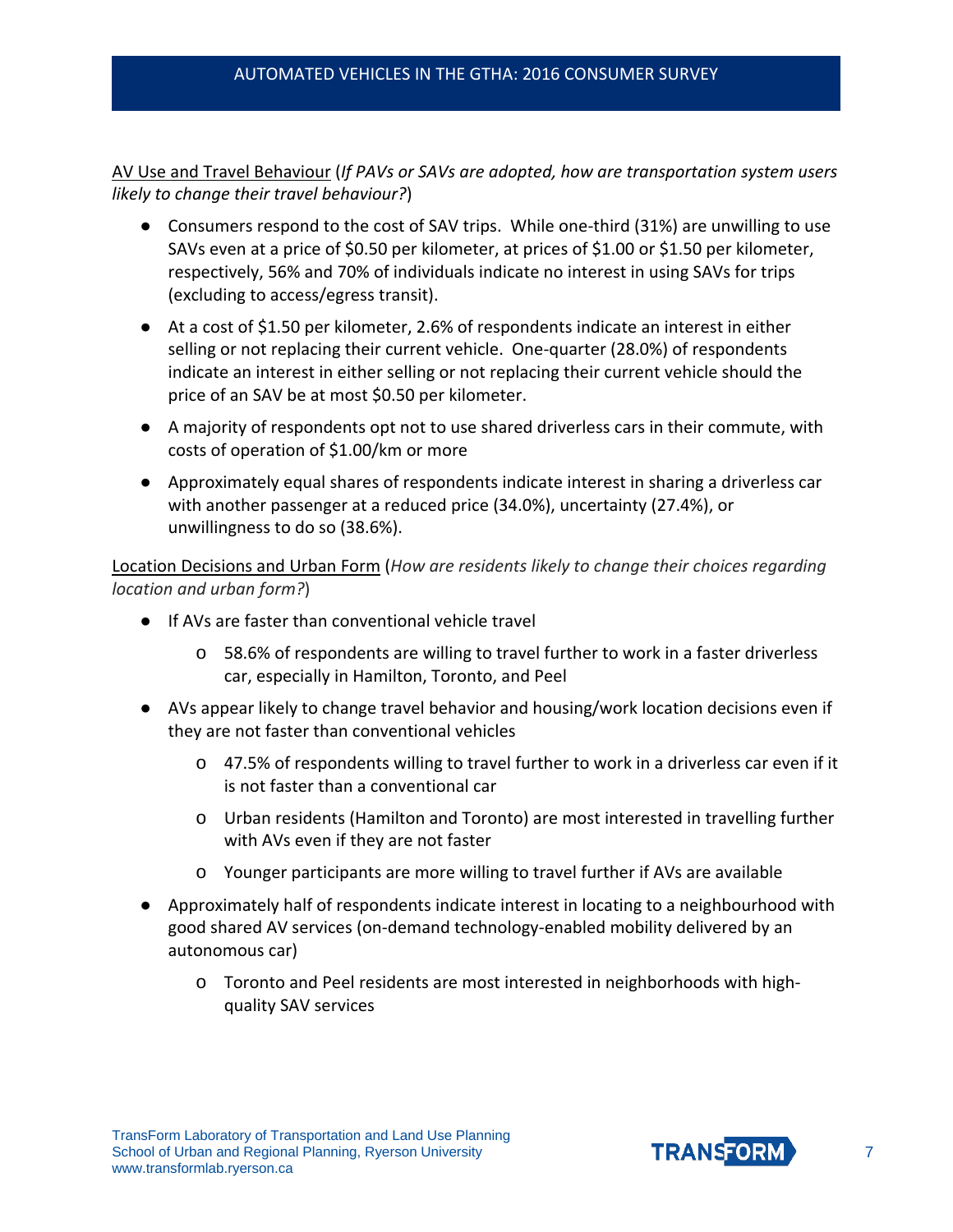Policy (*What role could planning and policy play in managing automated vehicle adoption and use, to maximize benefits and minimize negative consequences?*)

- Strong public preference (47.9%) for monitoring the use of AVs and responding when necessary. One-quarter (24.5%) prefer active encouragement of AVs, while less than ten percent prefer discouragement of AVs (5.9%) or an uninvolved public sector which leaves AV management to market forces (9.4%).
- Approximately half of respondents support (47.1%) public investment to encourage, support, or regulate AVs, but 61.5% indicate that additional taxes should not be proposed towards this end.
- One-third of respondents indicate interest (35.5%) in the public sector acting as an innovator and taking the lead on AVs
- Little support (14.9%) for additional taxes to support AVs and lack of support increases with age
- Among those willing to fund public spending on AVs, respondents expect public sector funding to increase more for roads than for transit or demand management

## <span id="page-8-0"></span>**4.0 Discussion**

Overall findings indicate several themes:

#### Younger residents are persistently more interested in AVs – regardless of type of use or ownership model.

- Age is associated with several attitudes related to AVs, including:
	- o Interest to adopt (younger residents are more interested)
	- o Travel behavior (older residents are less interested in commuting further)
	- o Government preferences (older residents are less interested in government action related to AVs)

However, it is unclear whether the links between AV interest and age are related to cohort differences (which are embedded in generations even as they age) or age group-related differences (which are related to general responsibilities and lifecycle change).

The most urban areas appear poised to experience both disconnects between jobs and housing and higher premiums for high-quality SAV neighborhoods.

● Urban residents of Hamilton, Toronto, and Peel appear to be more willing to commute further should they be able to multitask or travel faster in an AV

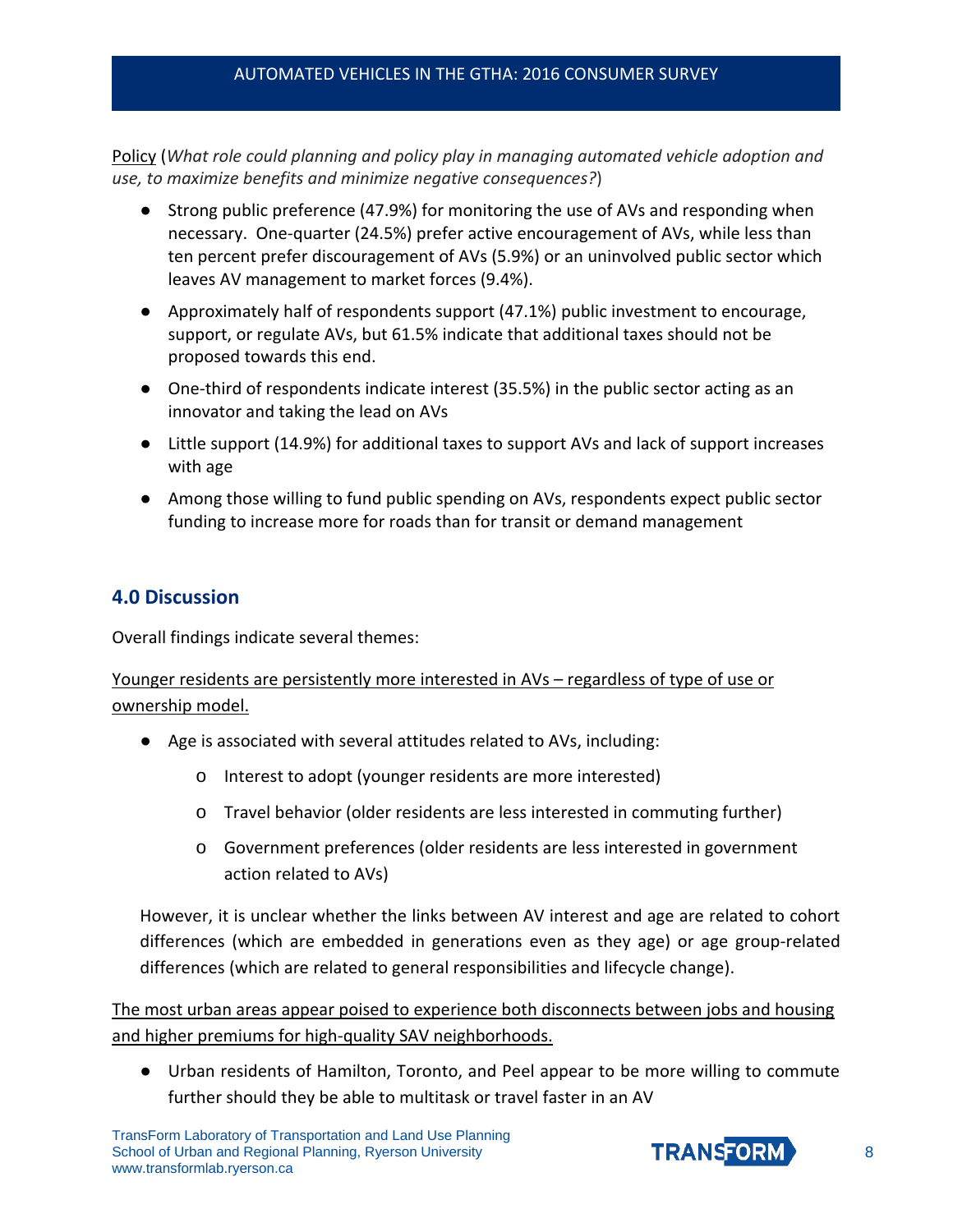● Likewise, urban residents of Toronto and Peel are also more interested in locating in neighborhoods with high-quality SAV services

#### Respondents expect a soft role for the public sector in preparing for autonomous vehicles.

- Currently there is an expectation for an observational, reactive stance from government
- There is some support for government investment in AVs, but strong opposition to increased taxes to do so
- Given the potential impacts of AVs, there is stronger support for increased government funding for roads than for public transit or demand management. But respondents indicate an expectation that AVs will have implications for public policy across modes
- There is strong support for government to play a regulatory role, but general uncertainty for a role as innovator and leader in overseeing AV use

#### Consumers are still learning about automated vehicles.

Respondents are still learning about automated vehicle technology, with just over 50% aware of the Google Car – indicating a potential public role in disseminating information to the public

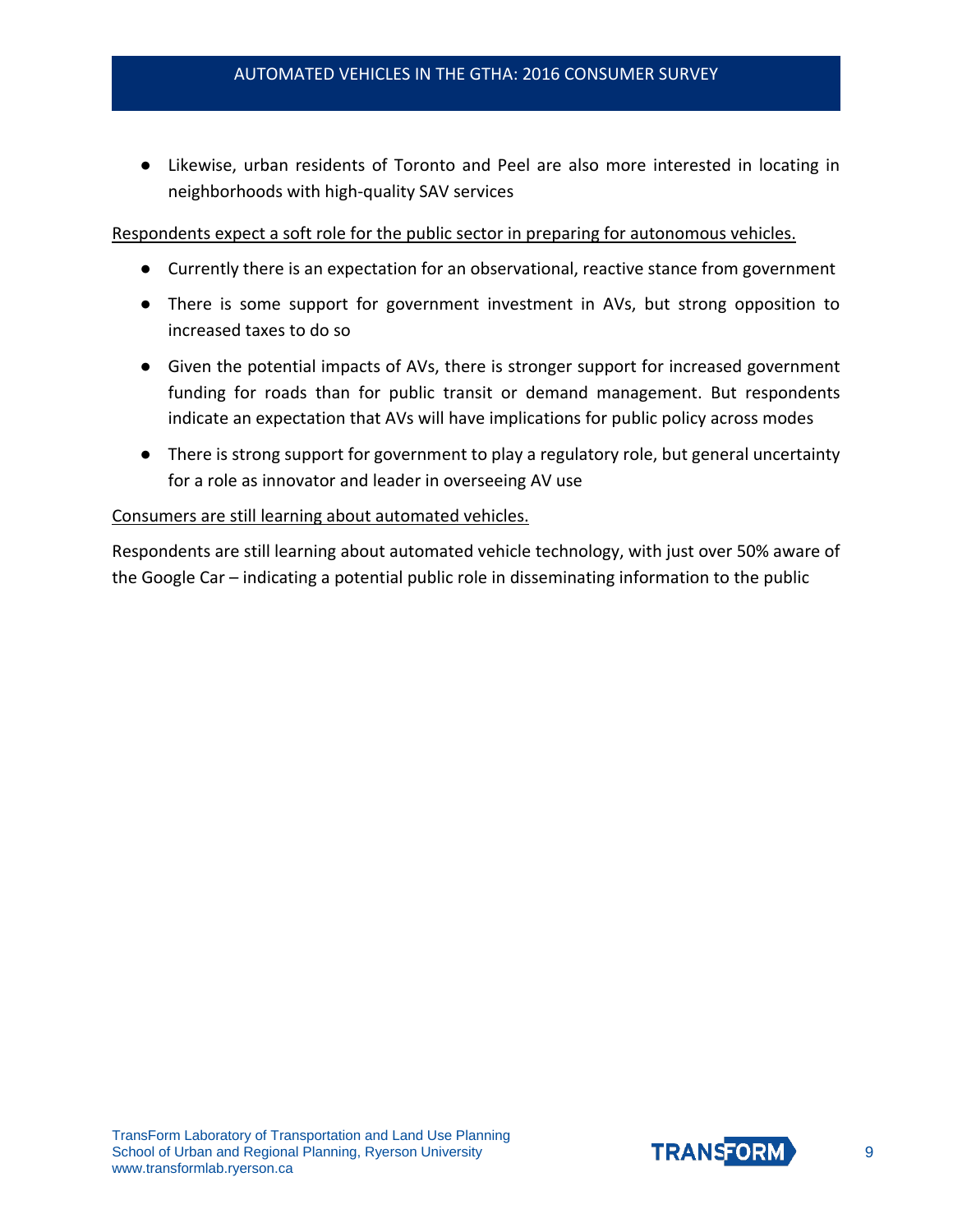#### <span id="page-10-0"></span>**5.0 References**

Alonso, W. (1964). Location and Land Use: Toward a General Theory of Land Rent. Cambridge, Massachusetts: Harvard University Press.

Bansal, P., Kockelman, K., & Singh, A. (2016). Assessing Public Opinions of and Interest in New Vehicle Technologies: An Austin Perspective. 95th Annual Meeting of the Transportation Research Board. Washington, DC: National Academies.

Baum-Snow, N. (2007). Did Highways Cause Suburbanization? Journal of Urban Economics, 122(2), 775-805.

Chatman, D. G., & Noland, R. B. (2013). Transit Service, Physical Agglomeration and Productivity in US Metropolitan Areas. Urban Studies, (Online First), 1-21.

Christaller, W. (1933). Die zentralen Orte in Suddeutschland. Jena: Gustav Fischer.

Deloitte. (2017). The Race to Autonomous Driving: Winning American Consumers' Trust. Retrieved from https://dupress.deloitte.com/dup-us-en/deloitte-review/issue-20/winningconsumer-trust-future-of-automotive-

technology.html?id=us:2el:3dc:dup3565:awa:dup:013117:dr20:fom:mfgblog

Duranton, G. & Turner, M. (2012). Urban Growth and Transportation. Review of Economic Studies, 79, 1407-1440.

Gaspar, J., & Glaeser, E. L. (1998). Information Technology and the Future of Cities. Journal of Urban Economics, 43, 136-156.

Golob, T. F., & Regan, A. C. (2001). Impacts of information technology on personal travel and commercial vehicle operations: research challenges and opportunities. Transportation Research Part C, 9, 87-121.

Krueger, R., Rashidi, T., & Rose, J. (2016). Preferences for shared autonomous vehicles. Transportation Research Part C: Emerging Technologies. Retrieved from Krueger, R., Rashidi, T. H., & Rose, J. M. (2016). Preferences for shared autonomous vehicles. Transportation Research Part C: Emerging Technologies, 69, 343-355. doi:10.1016/j.trc.2016.06.015

Kyriakidis, M., Happee, R., & De Winter, J. (2015). Public opinion on automated driving: Results of an international questionnaire among 5,000 respondents. Transportation Research Part F: Traffic Psychology and Behaviour , 32, 127–140.